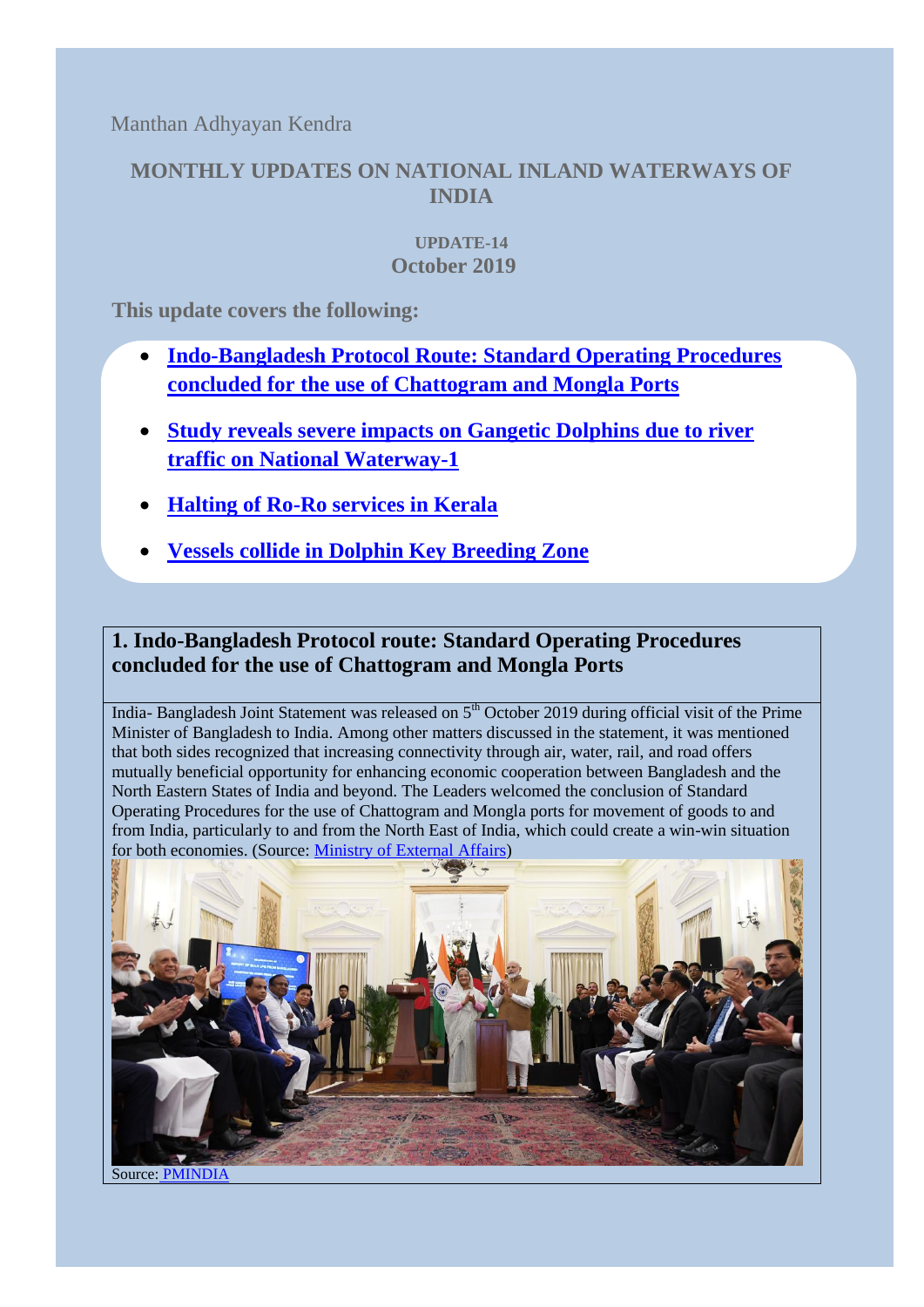Both leaders underlined the immense potential of movement of cargo using the inland water and coastal shipping trade. Towards this, they welcomed the decision to operationalize the Dhulian-Gadagari-Rajshahi- Daulatdia-Aricha Route (to and fro) and include Daudkandi-Sonamura Route (to and fro) under Protocol on Inland Water Transit and Trade. Source: [PIB release, Prime Minister's](https://pib.gov.in/Pressreleaseshare.aspx?PRID=1587295)  Office, 5 [October 2019](https://pib.gov.in/Pressreleaseshare.aspx?PRID=1587295)

### <span id="page-1-0"></span>**2. Study reveals severe impacts on Gangetic Dolphins river traffic due to National Waterway-1**

Recent Study by Mayukh Dey et al. (2019) shows that Gangetic Dolphins will get seriously affected from noise pollution due to movement of vessels on National Waterway-1. According to this study, "*Underwater noise from vessels can negatively affect endangered Ganges river dolphins (Platanista gangetica), which are 'almost blind' and rely entirely on high-frequency echolocation clicks to sense their environment*," The study relies on field-based acoustic recordings and modelling to assess acoustic responses of Gangetic Dolphins to underwater noise exposure from vessels in the Ganga River. The study concludes that, "*Dolphins showed enhanced activity during acute noise exposure and suppressed activity during chronic exposure. Increase in ambient noise levels altered dolphin acoustic responses, strongly masked echolocation clicks, and more than doubled metabolic stress. Noise impacts were further aggravated during dry-season river depth reduction*."



Source: [Sanctuary Asia](https://www.sanctuaryasia.com/magazines/conservation/10561-a-river-dolphins-ear-view-of-indias-waterways-development-plans.html)

In terms of the population distribution of the Gangetic Dolphins in Indian rivers, [Nachiket Kelkar](https://www.sanctuaryasia.com/magazines/conservation/10561-a-river-dolphins-ear-view-of-indias-waterways-development-plans.html) has stated that over 90 percent of the Gangetic Dolphin population distribution overlaps with the extent of the proposed waterways. This list includes NW-1 (Ganga), NW-2 (Brahmaputra), NW-97 (Sundarban), NW-16 (Barak), NW-40 (Ghaghara), NW-37 (Gandak), NW-58 (Kosi), NW- 24 (Chambal), NW-17 (Beas) and NW-65 (Mahananda). Development work has been prioritised and possibly ongoing in all of these waterways except those declared on Chambal, Beas and Mahanada.

#### <span id="page-1-1"></span>**3. Halting of Ro-Ro services in Kerala**

"The Cochin Port Trust (CPT) is in a quandary, with it being directed to pay  $\overline{558}$  lakh as compensation to Lots Shipping, following an arbitration process, for terminating the roll-on roll-off (Ro-ro) vessel that transported container-laden lorries between Willingdon Island and Bolghatty Island."